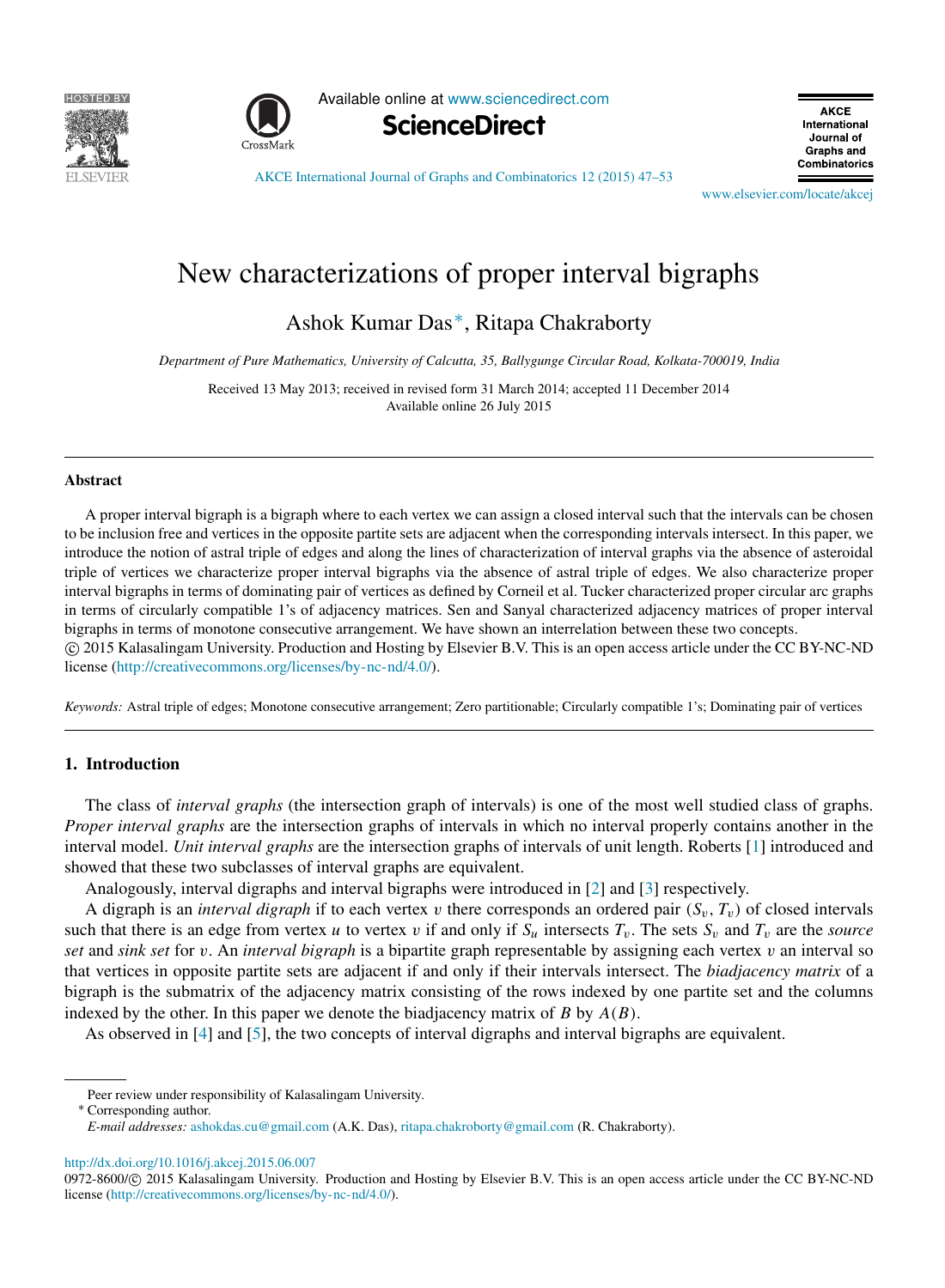Suppose *D* is a digraph with  $V(D) = \{v_1, \ldots, v_n\}$ . Define  $B(D)$  to be the bipartite graph with fixed partition  $(X, Y)$  where  $X = \{x_1, \ldots, x_n\}$  and  $Y = \{y_1, \ldots, y_n\}$  with  $x_i y_j$  an edge in  $B(D)$  if and only if there is a directed edge from  $v_i$  to  $v_j$  in  $D$ .

Conversely, an interval bigraph becomes an interval digraph by adding isolated vertices to equalize the partite sets and then arbitrarily combining pairs of vertices from the two partite sets; the sets for two paired vertices in the representation of the bigraph become the source set and sink set of the new combined vertex.

The point is that the adjacency matrix of an interval digraph is the bi-adjacency matrix of an interval bigraph and conversely the bi-adjacency matrix of an interval bigraph becomes the adjacency matrix of an interval digraph when rows or columns of 0s are added to make it a square.

Interval digraphs and bigraphs and their relations to other families of graphs have been extensively studied in  $[6-9,2]$  $[6-9,2]$ .

Sen and Sanyal [\[10\]](#page-6-6) introduced the concept of proper interval digraphs where no source interval properly contains another source interval and no sink interval properly contains another sink interval. Recently Lundgren and Brown [\[6\]](#page-6-5) generalized this definition as follows. A bigraph  $B = (X, Y, E)$  is a *proper interval bigraph* if its vertices can be represented by a family of intervals  $I_v$ ,  $v \in X \cup Y$ , with the property that no interval properly contains another and, for  $x \in X$  and  $y \in Y$ , *x* and *y* are adjacent in *B* if and only if  $I_x$  and  $I_y$  intersect.

A unit interval bigraph is an interval bigraph where all the intervals are of same length. Sen and Sanyal [\[10\]](#page-6-6) showed that the concepts of proper interval bigraphs and unit interval bigraphs are equivalent.

A *zero partition* of a binary matrix (i.e. a 0, 1 matrix) is a coloring of each zero with R or C in such a way that every R has only 0*s* colored R to its right and every C has only 0*s* colored C below it. A matrix that admits a zero partition after suitable row and column permutation is *zero partitionable*. A *circular arc graph* is the intersection graph of a set of circular arcs of a host circle. Circular arc graphs have been extensively studied by Tucker [\[11](#page-6-7)[,12\]](#page-6-8) (also see [\[13\]](#page-6-9)). A circular arc graph is a *proper circular arc graph* if the circular arc representation can be chosen to be inclusion free. If the vertices of a graph *G* can be covered by two cliques, then we say that *G* is a *two-clique graph*. Two-clique circular arc graphs have arisen as an important subclass of circular arc graphs and have been characterized in several ways by Tucker [\[14\]](#page-6-10), Trotter and Moore [\[15\]](#page-6-11) and Spinard [\[16\]](#page-6-12).

Following theorem characterizes interval bigraph in two ways.

Theorem 1. *For a bipartite graph B the following statements are equivalent:*

- (a) *B is an interval bigraph*
- (b) *A(B) is zero partitionable* [\[2\]](#page-6-1)
- (c) *B* is a two clique circular arc graph with a representation in which no two arcs together cover the host circle [\[9\]](#page-6-13).

Lekkerkerker and Boland [\[17\]](#page-6-14) defined *asteroidal triple of vertices* to be an independent set of three vertices such that each pair of vertices is joined by a path that avoids the neighborhood of the third. They also characterized the interval graphs as chordal graphs which are free from asteroidal triple of vertices.

A set of three edges in a bigraph is said to form an *asteroidal triple of edges* (ATE) [\[18](#page-6-15)[,4\]](#page-6-3) if for any two of them there is a path between two that avoids the neighborhood of the third. A bigraph that does not contain  $2K_2$  as an induced subgraph is called a *Ferrers bigraph*, and its biadjacency matrix is called a *Ferrers matrix*. It is easy to see that a binary matrix containing only one zero is a Ferrers matrix. So every binary matrix can be expressed as the intersection of finite number of Ferrers matrices. The minimum number of Ferrers bigraphs whose intersection is a given bigraph *B* is called the Ferrers dimension of *B*. In [\[5\]](#page-6-4) it was shown that the bigraphs of Ferrers dimension 2 are free from asteroidal triple of edges. Since the class of interval bigraphs is properly contained in the class of bigraphs of Ferrers dimension 2 [\[2\]](#page-6-1), so we can state

Theorem 2. *If a bigraph B has an asteroidal triple of edges, then B is not an interval bigraph.*

As observed in [\[18\]](#page-6-15) a bigraph may not contain an ATE but not of Ferrers dimension 2. Thus the converse of the above theorem is not true.

#### <span id="page-1-0"></span>2. Preliminary results

Let  $B = (X, Y, E)$  be a bigraph where  $|X| = n$  and  $|Y| = m$ . Then the biadjacency matrix  $A(B)$  of *B* has a *monotone consecutive arrangement (MCA)* if and only if it has independent row and column permutations such that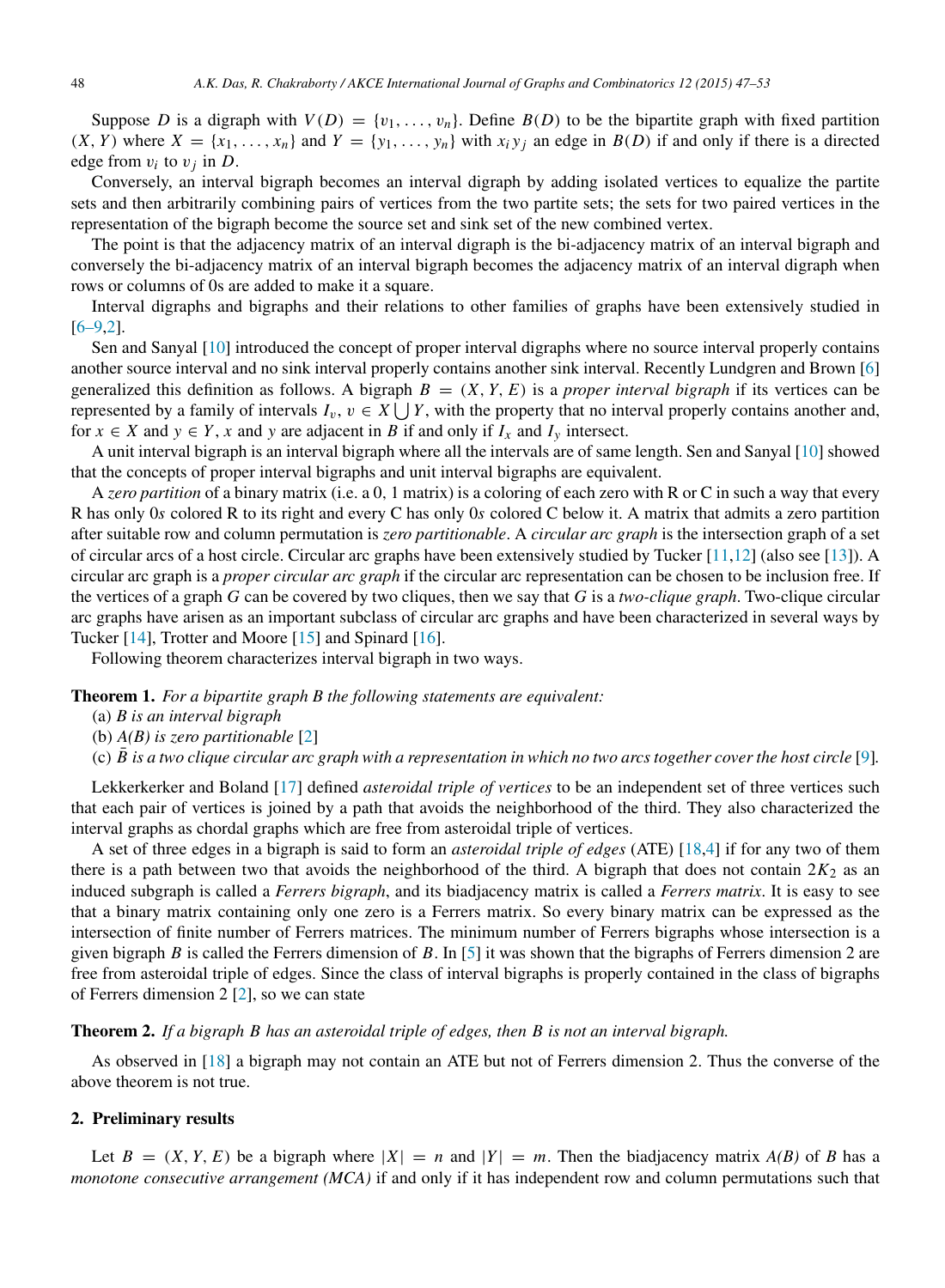the 1's appear consecutively in each row and the values  $\{a_i\}$  and  $\{b_i\}$  denoting the initial column and final column of the interval of 1's in the ith row satisfy  $a_1 \le a_2 \le \cdots \le a_n$  and  $b_1 \le b_2 \le \cdots \le b_n$ .

Sen and Sanyal [\[10\]](#page-6-6) characterized proper interval digraphs/bigraphs in the following way.

Theorem 3 (*[\[10\]](#page-6-6)*). *For a bipartite graph B the following statements are equivalent:* (a) *B is a proper interval bigraph*

(b) *A(B) has a MCA.*

To characterize proper interval graphs, Jackowski [\[19\]](#page-6-16) introduced the notion of astral triple of vertices. Three vertices *u*, v, w in a graph *G* form an *astral triple of vertices* if between any two of them there exists a path *P* in *G* such that the third vertex of the triple does not belong to *P* and any two adjacent vertices in *P* are not both adjacent to the third vertex of the triple. Analogously in this paper we introduce the notion of astral triple of edges in a graph and characterize proper interval bigraphs in terms of this notion. A set of three edges  $e_1, e_2, e_3$  in a graph *G* is an *astral triple of edges* if for any two there is a path connecting them which (1) contains no vertex of the third and (2) does not contain adjacent vertices which are neighbors of the third.

**Example 1.** The first two graphs  $G_1$  and  $G_2$  of [Fig. 1](#page-3-0) do not contain astral triple of edges. But for the graph  $G_3$ ,  $e_1 = v_1v_2$ ,  $e_2 = v_3v_4$  and  $e_3 = v_5v_6$  is an astral triple of edges because the path  $v_3$   $v_7$   $v_5$  from  $e_2$  to  $e_3$  has no two adjacent vertices which are both neighbors of  $e_1$ . On the other hand in the first two graphs any path between  $e_2$  and  $e_3$ contains adjacent vertices which are neighbors of the third edge.

A bigraph is said to be *chordal bipartite* or *bichordal* if it does not contain  $C_{2n}$  ( $n \ge 3$ ) as an induced subgraph. It is easy to verify that any three non consecutive edges of  $C_{2n}$  ( $n \geq 3$ ) form an astral triple of edges. So we can conclude that if a bigraph has no astral triple of edges, then it is bichordal.

Example 2. The bigraph in [Fig. 2](#page-3-1) is an interval bigraph but it contains astral triple of edges as well as asteroidal triple of vertices.

<span id="page-2-1"></span>Lin and West [\[20\]](#page-6-17) characterized adjacency matrices of proper interval bigraphs in terms of forbidden submatrices. In particular, they proved

Theorem 4 (*[\[20\]](#page-6-17)*). *A zero partitionable matrix has a MCA if and only if it does not contain any of the three* 3 *by* 4 *matrices listed below or their transposes as a submatrix.*

| $\mathbf{F}_1$ | $\begin{pmatrix} 1 & 1 & 1 \\ 0 & 1 & 1 \\ 0 & 0 & 1 \end{pmatrix}$ |                                            |                                            |                |
|----------------|---------------------------------------------------------------------|--------------------------------------------|--------------------------------------------|----------------|
| $\mathbf{F}_2$ | $\begin{pmatrix} 1 & 1 & 0 \\ 1 & 1 & 1 \\ 0 & 1 & 0 \end{pmatrix}$ |                                            |                                            |                |
| $\mathbf{F}_3$ |                                                                     | $\begin{array}{c} 1 \\ 0 \\ 0 \end{array}$ | $\begin{array}{c} 0 \\ 1 \\ 0 \end{array}$ | $\overline{0}$ |

The bigraphs corresponding to these matrices are respectively the following bigraphs.

It is easy to verify that the bigraphs of [Fig. 3](#page-3-2) contain astral triple of edges. Since the interval bigraphs must be bichordal, so we can conclude the following:

<span id="page-2-0"></span>Proposition 1 (*[\[21](#page-6-18)[,9\]](#page-6-13)*). *If a bigraph B is bichordal and does not contain any bigraphs of [Fig.](#page-3-2)* 3 *as an induced subgraph, then B is a proper interval bigraph.*

Hell and Huang [\[9\]](#page-6-13) showed the equivalence between several classes of structured graphs (proper interval bigraphs, complements of proper circular arc graphs, asteroidal triple-free graphs, permutation graphs and co-comparability graphs). In a recent paper Brown and Lundgren [\[6\]](#page-6-5) list 20 equivalent characterizations of proper interval bigraphs as presented in the literature by several researchers.

In this paper we give few additional characterizations of proper interval bigraphs.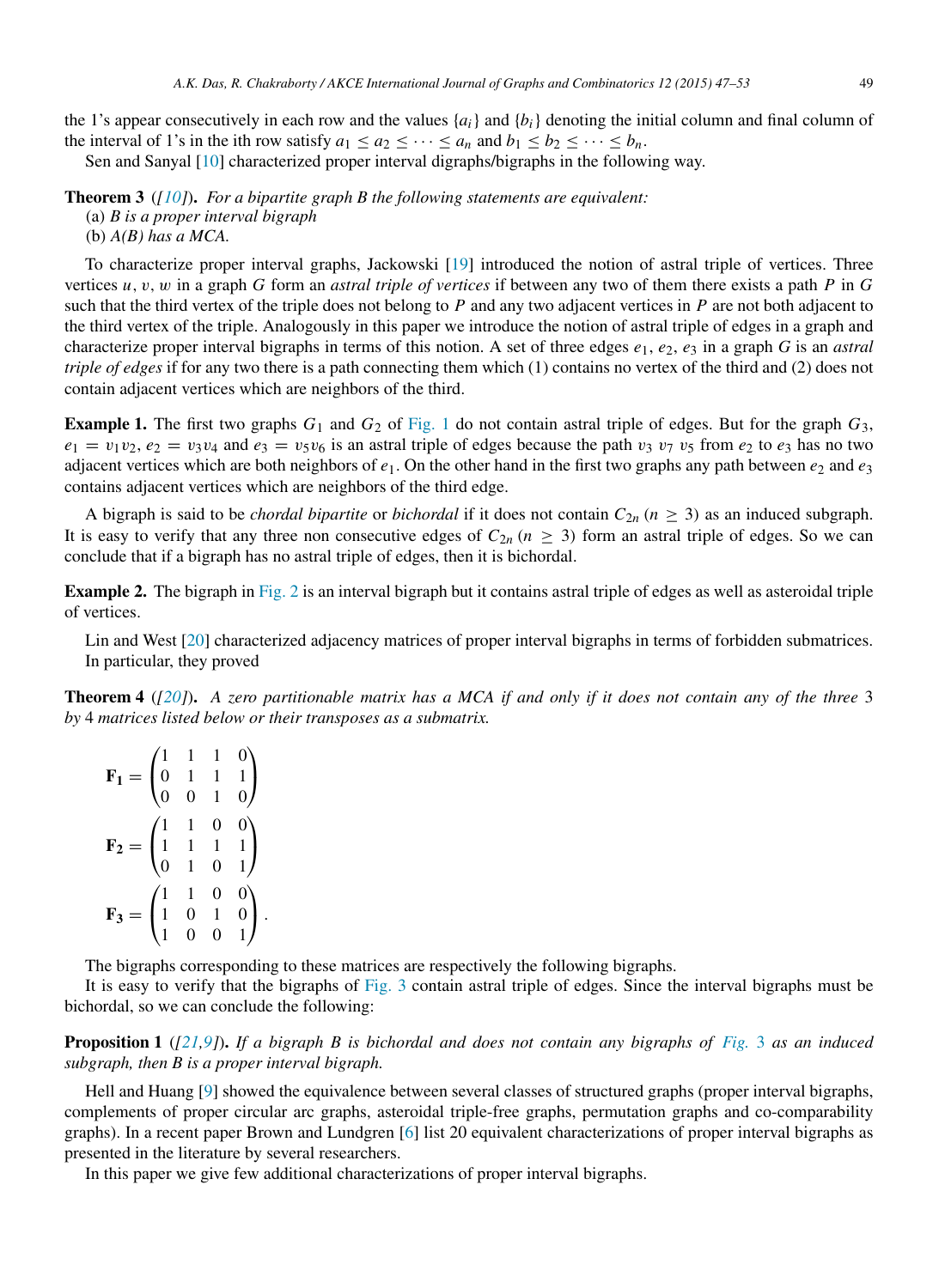<span id="page-3-0"></span>

<span id="page-3-1"></span>Fig. 1. Various examples and non examples of astral triple of edges.



Fig. 2. An interval bigraph with its interval representation.

<span id="page-3-2"></span>

Fig. 3. Forbidden bichordal bigraphs of proper interval bigraphs.

# 3. Main results

In the next theorem we provide a characterization of proper interval bigraphs by replacing the prohibition against the chordless cycle of length at least six and the bigraphs in [Fig. 3](#page-3-2) with the prohibition against astral triple of edges.

# Theorem 5. *Let B be a bipartite graph. Then B is a proper interval bigraph if and only if B has no astral triple of edges.*

**Proof.** Let  $B = (X, Y, E)$  be a connected proper interval bigraph with  $|X| = n$  and  $|Y| = m$ . Then rows and columns of the adjacency matrix  $A(B)$  of *B* can be permuted independently so that  $A(B)$  has a monotone consecutive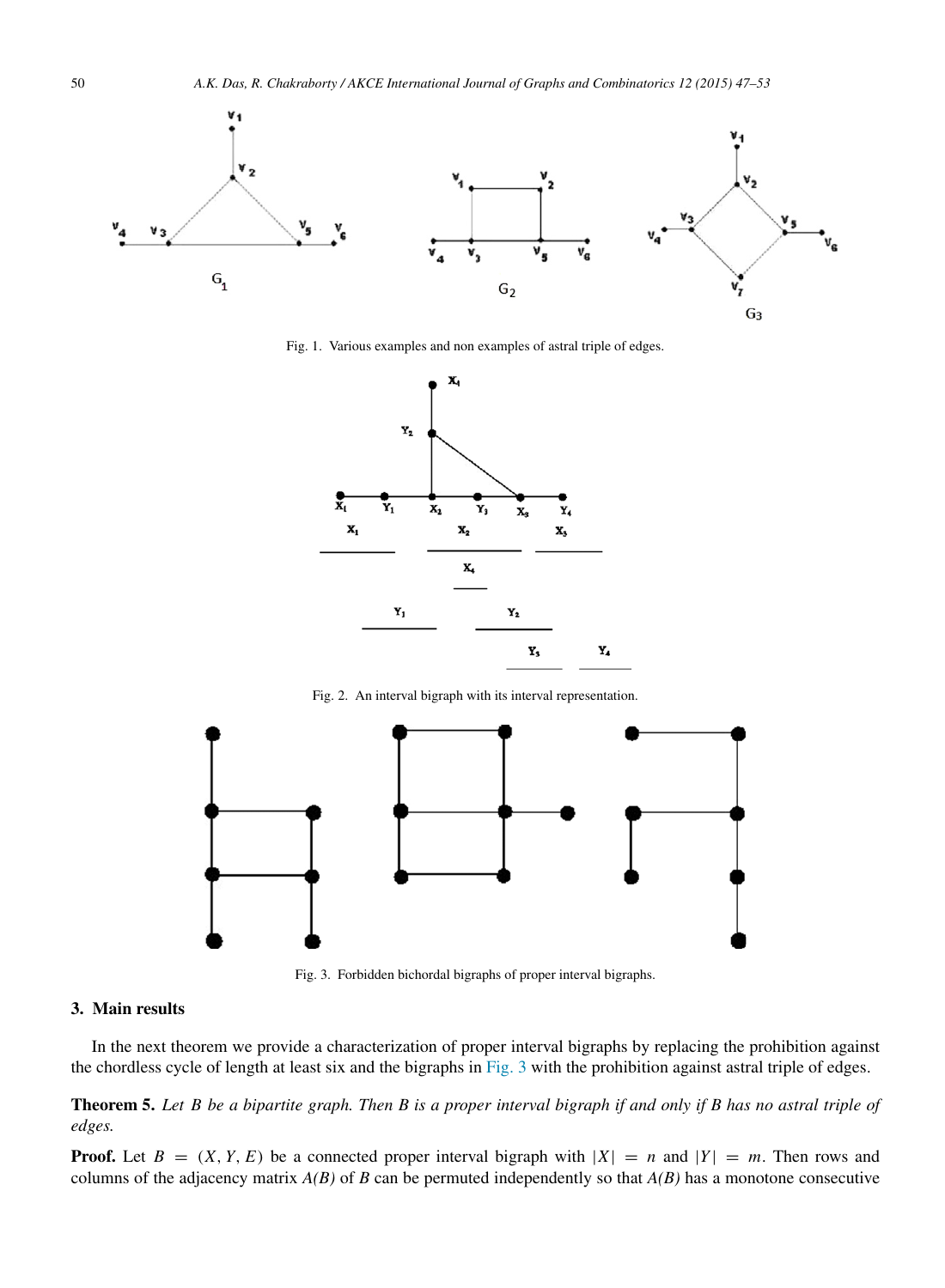

Fig. 4. The bigraph F.

<span id="page-4-0"></span>arrangement. Note that monotone consecutive arrangement of the adjacency matrix has not a  $\begin{pmatrix} A_1 & 0 \\ 0 & A_2 \end{pmatrix}$  decomposition because then *B* becomes a disconnected graph. Suppose  $x_1, x_2, \ldots, x_n$  and  $y_1, y_2, \ldots, y_m$  are respectively the ordering of rows and columns in the monotone consecutive arrangement of *A(B)*.

Now in *A(B)*, we consider disjoint maximal blocks (consisting of at least two rows and two columns) of 1. We also consider the maximal blocks in such a way that the blocks cover maximum number of 1's of *A*(*B*). Also observe that the choice of the maximal blocks is not unique. Consider any two such blocks  $M'$  and  $M''$ . If  $y_i$  and  $y_j$  are respectively the first and last columns of the blocks  $M'$  and  $M''$ , then MCA of  $A(B)$  and the maximality of the blocks guarantee that  $i < j$ . Also if  $x_r$  and  $x_s$  are respectively the first and last rows of M' and M'', then  $r < s$ . Thus we have a linear ordering of the blocks according to the increasing order of the suffix of the last columns or last rows of the blocks. It may be noted that these blocks may not cover all the 1's of *A*(*B*).

Now we shall show that any three edges of *B* do not form an astral triple. We consider the following cases.

**Case 1.** Suppose  $e_1 = x_i y_i$ ,  $e_2 = x_j y_j$ ,  $e_3 = x_k y_k$  are respectively three edges i.e. three 1's (where *i* and *i'*, *j* and  $j'$ , *k* and *k*<sup> $\prime$ </sup> may be equal) in any three blocks  $M_r$ ,  $M_s$ ,  $M_t$  where  $r < s < t$ .

Consider any path  $P_{1,3}$  from  $e_1$  to  $e_3$ , where  $P_{1,3}$ :  $v_i v_l \cdots v_m v_n \cdots v_k$ , where  $v_i$  and  $v_k$  are respectively one end vertex of  $e_1$  and  $e_3$ . Then MCA of  $A(B)$  guarantees that this path must contain a row (column) vertex followed by a column (row) vertex of  $M_s$ . Thus  $P_{1,3}$  contains two consecutive vertices which are neighbors of  $e_2$ . Hence  $e_1, e_2, e_3$ do not form an astral triple.

**Case 2.** Suppose  $e_1 = x_i y_i$ ,  $e_2 = x_j y_j$ ,  $e_3 = x_k y_k$  are three edges that do not belong to any of the blocks (where  $i < j < k$  and  $i' < j' < k'$ ).

Now for any path  $P_{1,3}$  from  $e_1$  to  $e_3$ , MCA of  $A(B)$  guarantees that  $e_2$  must be adjacent some  $y_l(x_{l'})$  and then followed by some  $x_r$  ( $y_r$ ) in this path. So  $e_2$  is adjacent to two consecutive vertices of  $P_{1,3}$  and hence  $e_1, e_2, e_3$  do not form an astral triple of edges.

Similarly in other cases (e.g., if two edges belong to two different blocks but one edge does not belong to any block) we can prove that B does not have an astral triple of edges.

Conversely, suppose *B* does not contain an astral triple of edges. Then as observed in Section [2,](#page-1-0) *B* must be bichordal. Also B does not contain any of the graphs of [Fig. 3](#page-3-2) as an induced subgraph. Therefore by [Proposition 1,](#page-2-0) *B* is a proper interval bigraph.

A set S of vertices of a graph *G* is said to be *dominating* if every vertex outside S is adjacent to at least one vertex of S. A path joining vertices *u* and *v* is termed as *u*, *v*-path. Corneil et al. [\[22\]](#page-6-19) defined a pair  $(u, v)$  of vertices of G as *dominating pair* if all *u*, v-paths are dominating. In a bigraph B we define a pair (*u*, v) of vertices as a *dominating pair* where *u* and *v* are non adjacent and all *u*, *v*-paths are dominating.

In this paper we show that the proper interval bigraphs also contain a dominating pair of vertices. It is worthwhile to note that an interval bigraph may not contain dominating pair of vertices [\(Example 2\)](#page-2-1).

It is also interesting to observe that the middle graph of [Fig. 3,](#page-3-2) which is not a proper interval bigraph has  $(u, v)$  as a dominating pair of vertices (see [Fig. 4\)](#page-4-0).

Now in the following theorem we give a new characterization of proper interval bigraphs in terms of dominating pair of vertices.

Theorem 6. *A bipartite graph B is a proper interval bigraph if and only if B is bichordal, does not contain the graph F as an induced subgraph and has a dominating pair of vertices.*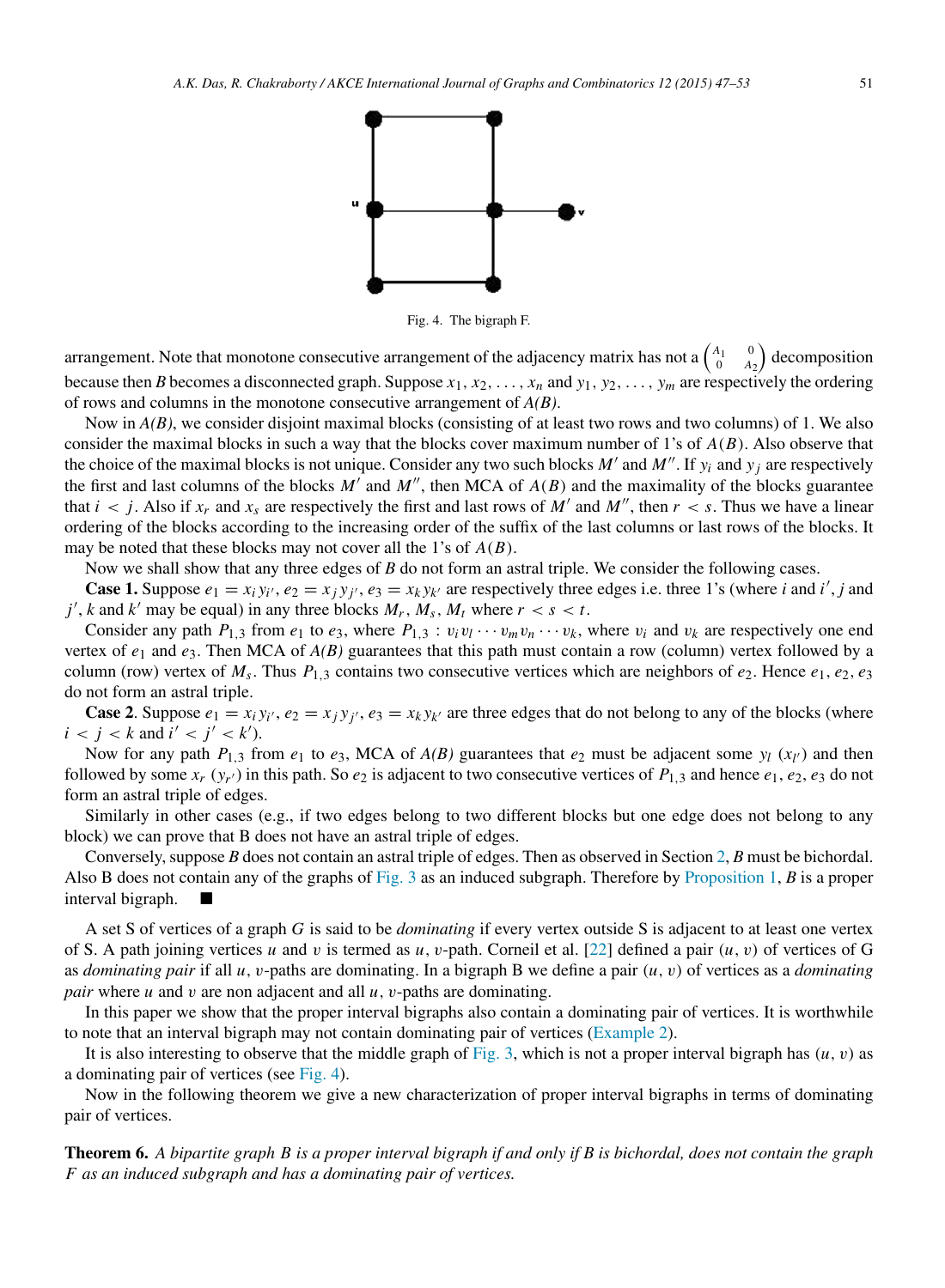

Fig. 5(a). The biadjacency matrix of A'.

<span id="page-5-0"></span>**Proof.** Let *B* be a proper interval bigraph. Then as observed before *B* must be bichordal and does not contain the graph *F* as an induced subgraph. As in the previous theorem suppose  $x_1, x_2, \ldots, x_n$  and  $y_1, y_2, \ldots, y_m$  are respectively the ordering of rows and columns in the monotone consecutive arrangement of  $A(B)$ . Now we shall show that  $(x_1, y_m)$ is a dominating pair of vertices of B. We consider a path  $x_1y_1x_iy_jx_ky_l \cdots y_m$  in B where in the 1st column *i*th row has the last 1 and in the *i*th row *j*th column has the last 1. In the *j*th column *k*th row has the 1 and so on. Now this path is a dominating path since the vertices  $x_2, \ldots, x_{i-1}$  are adjacent to  $y_1$ ; the vertices  $y_2, \ldots, y_{i-1}$  are adjacent to  $x_i$ ; the vertices  $x_{i+1}, \ldots, x_{k-1}$  are adjacent to  $y_j$ . Similarly it can be shown that every vertex of *B* which is outside of this path is adjacent to one vertex of this path. Similarly if we consider any other path P from  $x_1$  to  $y_m$ , then MCA of *A*(*B*) guarantees that this path is a dominating path. Thus *B* has a dominating pair of vertices.

Conversely, suppose  $B = (X, Y, E)$  be chordal bipartite, does not contain *F* as an induced subgraph and has a dominating pair  $(u, v)$  of vertices where  $u, v \in X \cup Y$ . Since the first and the third graph in [Fig. 3](#page-3-2) does not contain a dominating pair of vertices, the bigraph *B* is bichordal and does not contain the graphs in [Fig. 3.](#page-3-2) Thus by [Proposition 1,](#page-2-0) *B* is a proper interval bigraph.

In the sequel of the above two theorems we prove that chordal bipartite graph  $B = (X, Y, E)$ , does not contain *F* as an induced subgraph and has a dominating pair  $(u, v)$  of vertices where  $u, v \in X \cup Y$ , *B* contains no astral triple of edges. On the contrary suppose  $e_1$ ,  $e_2$  and  $e_3$  form an astral triple of edges of *B*. Let  $e_k = x_k y_k$  where  $k = 1, 2, 3$ .

Now consider a *u*, v-path P. Obviously all the three edges *e*1, *e*2, *e*<sup>3</sup> do not belong to P as *e*1, *e*2, *e*<sup>3</sup> form an astral triple of edges. So at least one edge say  $e_1$  does not belong to P. Since P is a dominating path  $x_1$  and  $y_1$  are adjacent to P. Again as *B* is bichordal, there exist two vertices  $x'$ ,  $y' \in P$  such that  $x_1y'$ ,  $x'y_1 \in E$  and  $x'y' \in E$ . Since  $e_1, e_2, e_3$ form an astral triple of edges at most one edge of  $e_1$ ,  $e_2$  and  $e_3$  may belong to P. For the same reason if one edge  $e_k$ (say  $e_3$ ) belongs to P, then one end vertex of  $e_3$  should be either *u* or *v*. Again if  $e_2$  does not belong to P, then as before  $e_2$  is adjacent to two consecutive vertices of P. Now if all the three edges  $e_1, e_2, e_3$  have different neighbors in P, then the three edges  $e_1, e_2, e_3$  do not form an astral triple of edges. Similarly if  $e_2, e_3$  have only one common neighbor in P, then  $e_1, e_2, e_3$  also do not form an astral triple of edges. Next if two edges  $e_2, e_3$  have at least two common neighbors in P, then a careful scrutiny shows that either B is not bichordal or contains *F* as an induced subgraph of *B*. Thus in either case we arrive at a contradiction. Thus *B* contains no astral triple of edges.

To characterize proper circular arc graphs Tucker [\[11\]](#page-6-7) introduced the notion of *circularly compatible 1's*. A symmetric  $(0, 1)$  matrix is said to have circularly compatible 1's if the 1's in each column are circular and if, after inverting and/or circularly permuting the order of the rows and (corresponding) columns, the last 1 (in cyclicly descending order) of the circular set in the second column is always at least as low as the last 1 of the circular set in the first column unless one of these columns is all 1's or all 0's.

The next theorem shows the relationship between MCA and circularly compatible 1's property of a binary matrix (via the appropriate transformation).

**Theorem 7.** For a bipartite graph  $B = (X, Y, E)$  the following statements are equivalent:

- (i) *B is a proper interval bigraph;*
- (ii) *J* − *A*(*B*) *has circularly compatible* 1*'s (J is a suitably sized matrix of all* 1*'s).*

**Proof.** (i)  $\implies$  (ii) For brevity, let us denote the biadjacency matrix *A(B)* of *B* by *A* and the matrix *J* − *A(B)* by *A* ′ . Since *B* is a proper interval bigraph, there exist independent row and column permutations of *A* such that *A* has a monotone consecutive arrangement. Consider the matrix  $A'$ . It has the following structure, (see [Fig. 5\(a\)\)](#page-5-0) where  $A^c$  denotes the complement of the biadjacency matrix *A* (interchanging the 0s and 1s of *A*) and  $(A^c)^T$  denotes the transpose of *A c* , and we arrange the vertices of *X*- partite and *Y* - partite set so that *A* exhibits a monotone consecutive arrangement. Then in  $A^c$  and  $(A^c)^T$  the 1's are circular in each column and accordingly 1s are also circular in each column of *A'*. Also in any column of *A'* the last 1 (in cyclicly descending order) of the circular set is always at least as low as the last 1 of the circular set of the previous column. This implies that the matrix *A* ′ has circularly compatible 1's.

(ii)  $\Longrightarrow$  (i) Conversely, let the matrix *A'* have circularly compatible 1's with the arrangement of rows and columns as in [Fig. 5\(b\).](#page-6-20) Now the circular compatibility of 1's implies that 0's are consecutive in each row of *M* and moreover